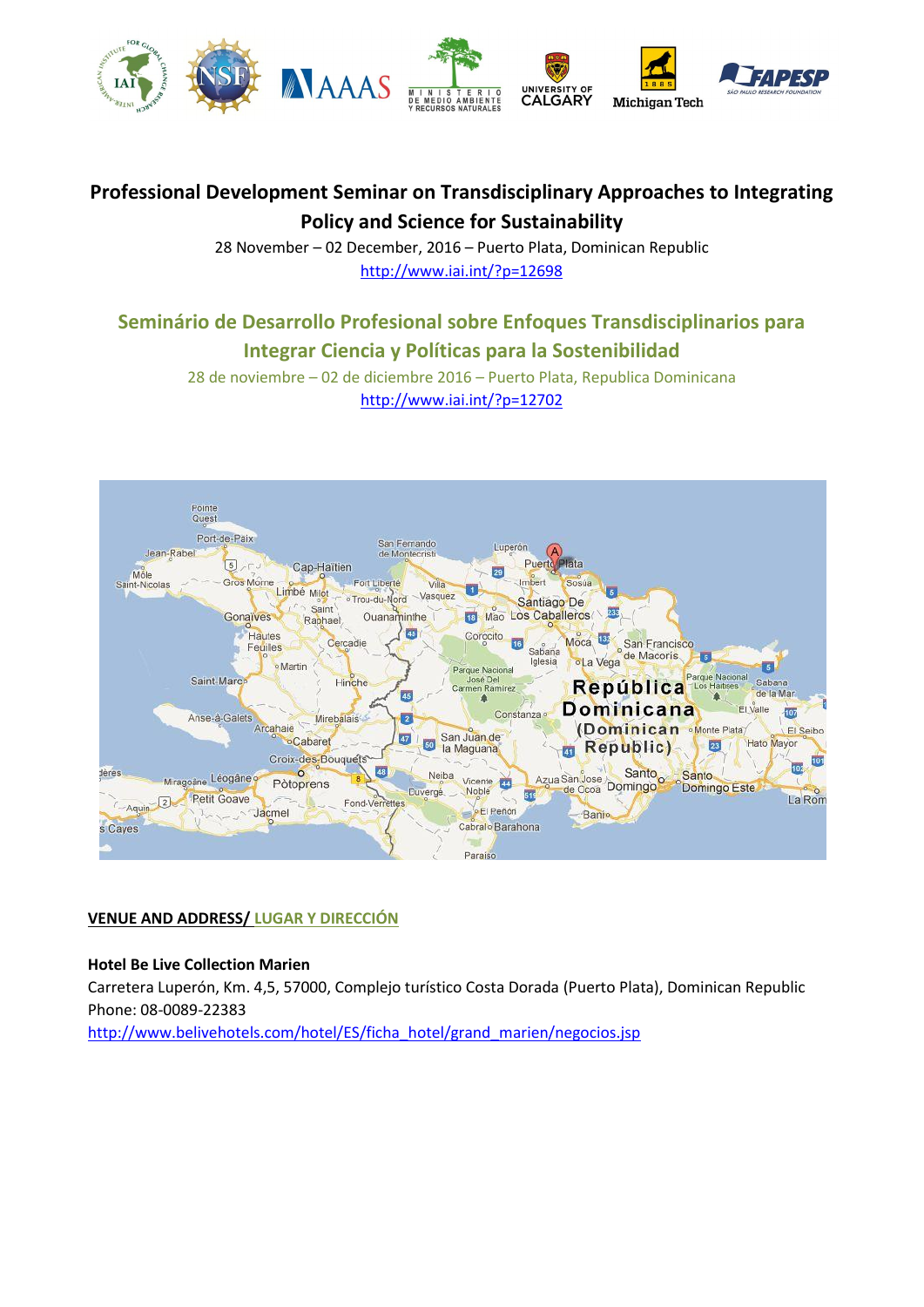# **TRAVEL LOGISTICS/ LOGÍSTICA DE VIAJE**

## **HOTEL**

Accomodation arrangements for our group have been made with Hotel Be Live Collection Marien, the same place where the seminar will be held.

For IAI sponsored participants and speakers, the IAI will pay the basic hotel costs including: lodging, taxes and meals (breakfast, lunch and dinner) during the seminar days. Other expenses (telephone, laundry, mini bar, etc) must be paid by each participant/speaker at "check out". Early arrivals and late departures will not be paid by the IAI.

Check in: 3:00 PM Check out: 12:00 noon

#### **HOTEL**

Habitaciones están reservadas en el Hotel Be Live Collection Marien. El mismo lugar donde será el Seminario.

Para los participantes y conferencistas financiados por el IAI, el IAI pagará los costos básicos: alojamiento e impuestos además de las comidas (desayuno, almuerzo y cena) en los días del seminario. Otros gastos (teléfono, lavandería, mini bar, etc) deben ser pagados por cada participante/conferencista en el "check out". Llegadas tempranas y salidas tardías no serán pagadas por el IAI.

Check in: 3:00 PM Check out: 12:00 medio dia

#### **TRANSPORTATION**

The IAI has made arrangements for the local transportation (airport-hotel/ hotel-airport) for all participants that we had the flight information from. The IAI vehicle driver will be waiting for participants at your arrival airport (Santo Domingo/Puerto Plata/Santiago de los Caballeros) with a sign that reads: IAI SEMINARIO. The name of the IAI vehicle driver is Mr. Pedro Cano and his cel phone is 1 829 259 6821. In case your flight gets delayed or you cannot find the IAI assigned driver at the airport, please call Mr. Pedro Cano.

#### **TRANSPORTE**

El IAI ha organizado el transporte local (aeropuerto-hotel / hotel-aeropuerto) para todos los participantes de los cuales teníamos la información de sus vuelos. El transportista contratado estará esperando los participantes en los aeropuertos respectivos (Santo Domingo/Puerto Plata/Santiago de los Caballeros) con un cartel que dice: IAI SEMINARIO. El nombre del transportista es Pedro Cano y su número de cel. es : 1 829 259 6821. En caso que su vuelo se atrase o que no encuentre el transportista del vehículo del IAI en el aeropuerto, por favor contactar al Sr. Pedro Cano.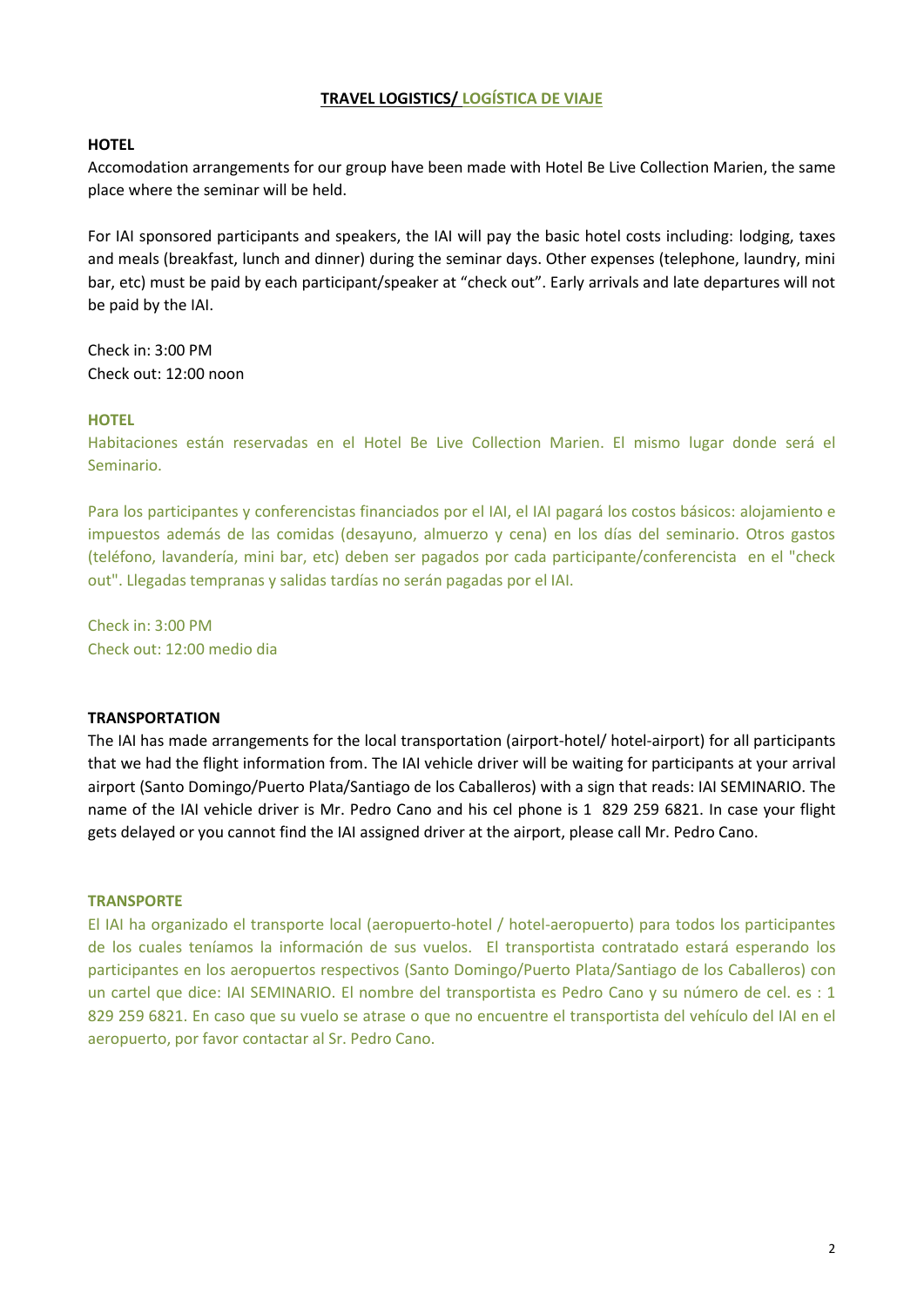# **Arrival table/ Tabla de la llegada**

| Date     | Vehicle | <b>Name</b>                                                                                                                                                                                                                                                              | <b>Airport</b> | Flight          | <b>Time</b> |
|----------|---------|--------------------------------------------------------------------------------------------------------------------------------------------------------------------------------------------------------------------------------------------------------------------------|----------------|-----------------|-------------|
| 25-Nov   | 1 car   | Ana Murgida                                                                                                                                                                                                                                                              | <b>POP</b>     | AA 935          | 3:38 PM     |
| $26-Nov$ | 1 car   | Ivan Gonzalo del Callejo Veracc                                                                                                                                                                                                                                          | STO DGO        | CM 308          | 11:07 AM    |
|          | 1 car   | Marga Gual Soler                                                                                                                                                                                                                                                         | SANTIAGO       | <b>UA 1624</b>  | 2:07 PM     |
|          |         | Alexander Rincón Ruiz                                                                                                                                                                                                                                                    | SANTIAGO       | CM 0538         | 3:01 PM     |
|          |         | Maíra de Campos Gorgulho Padgurschi                                                                                                                                                                                                                                      |                |                 |             |
|          |         | Jorge Rodrigo Vergara Castro                                                                                                                                                                                                                                             |                |                 |             |
|          | 1 car   | Tatiana Souza                                                                                                                                                                                                                                                            | <b>POP</b>     | AA935           | 3:38 PM     |
|          |         | Marcella Ohira                                                                                                                                                                                                                                                           |                |                 |             |
|          |         | Gabriela Alonso Yanez                                                                                                                                                                                                                                                    |                | AC 1776         | 3:40 PM     |
|          |         | Caitlin Quarrington                                                                                                                                                                                                                                                      |                |                 |             |
|          | 1 car   | Jeremy Pittman                                                                                                                                                                                                                                                           | <b>POP</b>     | Westjet<br>2618 | 6:49 PM     |
|          | 1 car   | Alexander Fernández Velazquez                                                                                                                                                                                                                                            | STO DGO        | <b>CM 268</b>   | 7:22 PM     |
|          | 1 car   | Alejandro Carlos Alberto Velasco                                                                                                                                                                                                                                         | <b>POP</b>     | EW144           | 8:25 PM     |
|          |         | Valentin D. Picasso Risso                                                                                                                                                                                                                                                | SANTIAGO       | AA 2365         | 9:47 PM     |
|          | 1 car   | <b>Edwin Castellanos</b>                                                                                                                                                                                                                                                 |                |                 |             |
| 27-Nov   | 1 car   | Alexander Liebman<br>Jennifer Hanna Collado<br>Solhanlle Ernestina Bonilla Duarte<br>Bastián Alberto Oñate Potthoff<br>Jorge Casado<br>Carol Franco                                                                                                                      | STO DGO        | <b>CM 308</b>   | 11:07 AM    |
|          | $1$ car | Jessie L. Knowlton<br>Ben Jaszczak<br><b>Allison Mills</b><br>Kathleen E. Halvorsen                                                                                                                                                                                      | SANTIAGO       | <b>UA 1624</b>  | 1:55 PM     |
|          | 2 cars  | Maria Antonieta Gomez Balandra                                                                                                                                                                                                                                           | <b>POP</b>     | Westjet<br>2506 | 2:44 PM     |
|          |         | Pablo Darwing Modernel Hristoff<br>María Natalia Zaldúa Cousin<br>Erica Anabel Carrizo<br>Gabriel Henrique Lui<br>Kerstin Samantha Forsberg Ghio<br>Anne-Teresa Donna Marie Birthwright<br>Maria Virginia Vilariño<br>Jessica Ivonne Duchicela Escobar<br>Mariana Toledo |                | AA 935          | 3:38 PM     |
|          | 1 car   | Gabriela Alfaro                                                                                                                                                                                                                                                          | SANTIAGO       | AA 2365         | 9:47 PM     |
|          | 1 car   | Edith Aguila Alcantara                                                                                                                                                                                                                                                   | STO DGO        | CM 108          | 10:33 PM    |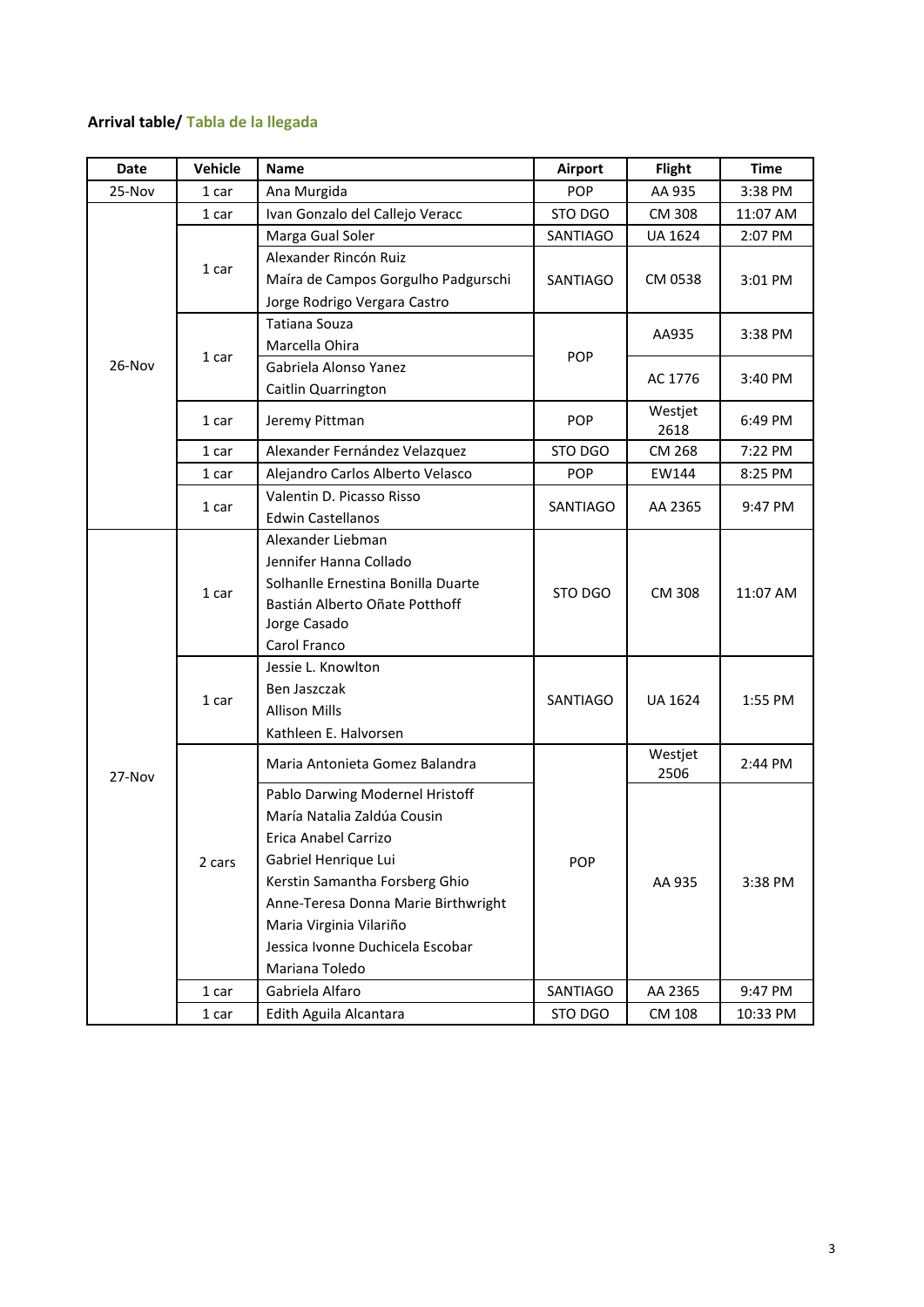# **Departure table/ Tabla de salida**

| Date  | Vehicle | Name                                | Airport    | <b>Flight</b>                               | Hora     | <b>Hotel departure</b> |
|-------|---------|-------------------------------------|------------|---------------------------------------------|----------|------------------------|
| 1-dec | 1 car   | Ana Murgida                         | <b>POP</b> | AA 935                                      | 4:34 PM  | 2:00 PM                |
| 2-dec | 1 car   | <b>Edwin Castellanos</b>            | SANTIAGO   | AA 1306                                     | 9:15 AM  | 5:00 AM                |
|       | 1 car   | Alexander Fernández Velazquez       | STO DGO    | CM 307                                      | 6:00 PM  | 11:30 AM               |
|       | 1 car   | Gabriel Henrique Lui                |            | SANTIAGO<br>9:15 AM<br>AA1306               |          |                        |
|       |         | Gabriela Alfaro                     |            |                                             | 5:00 AM  |                        |
|       |         | Valentin D. Picasso Risso           |            |                                             |          |                        |
|       | 1 car   | Ivan Gonzalo del Callejo Veracc     | STO DGO    | CM 129                                      | 12:45 PM | 6:00 AM                |
|       |         | Kathleen E. Halvorsen               |            | <b>UA 1625</b>                              | 2:45 PM  | 10:30 AM               |
|       |         | Jorge Rodrigo Vergara Castro        | SANTIAGO   | CM 0539                                     | 3:42 PM  |                        |
|       | 1 car   | Maíra de Campos Gorgulho Padgurschi |            |                                             |          |                        |
|       |         | Alexander Rincón Ruiz               |            |                                             |          |                        |
|       |         | Jeremy Pittman                      |            | <b>UA 1484</b>                              | 02:55PM  | 12:00 PM               |
|       |         | Mariana Toledo                      |            | AA 935                                      | 4:34 PM  |                        |
|       | 2 cars  | Erica Anabel Carrizo                | POP        |                                             |          |                        |
|       |         | Kerstin Samantha Forsberg Ghio      |            |                                             |          |                        |
|       |         | Maria Virginia Vilariño             |            |                                             |          |                        |
| 3-dec |         | María Natalia Zaldúa Cousin         |            |                                             |          |                        |
|       |         | Tatiana Souza                       |            |                                             |          |                        |
|       |         | Jessica Ivonne Duchicela Escobar    |            |                                             |          |                        |
|       |         | Anne-Teresa Donna Marie Birthwright |            |                                             |          |                        |
|       |         | Pablo Darwing Modernel Hristoff     |            |                                             |          |                        |
|       |         | Caitlin Quarrington                 |            | AC 1777                                     | 4:40 PM  |                        |
|       |         | Gabriela Alonso Yanez               |            |                                             |          |                        |
|       | $1$ car |                                     | <b>POP</b> | Westjet                                     |          | 5:30 PM                |
|       |         | Maria Antonieta Gomez Balandra      |            | 2619                                        | 7:45 PM  |                        |
|       |         | Alejandro Carlos Alberto Velasco    |            | EW145                                       | 9:55 PM  |                        |
|       | 1 car   | Edith Aguila Alcantara              | STO DGO    | CM 307                                      | 6:00 PM  | 11:30 AM               |
|       |         | Jorge Casado                        |            |                                             |          |                        |
|       | $1$ car | Alexander Liebman                   | STO. DGO   | Local or<br>staying in<br>Santo<br>Domingo. | 12:00 PM | 12:00 PM               |
|       |         | Carol Franco                        |            |                                             |          |                        |
|       |         | Bastián Alberto Oñate Potthoff      |            |                                             |          |                        |
|       |         | Solhanlle Ernestina Bonilla Duarte  |            |                                             |          |                        |
|       |         | Marcella Ohira                      |            |                                             |          |                        |
|       |         | Jennifer Hanna Collado              |            |                                             |          |                        |
| 4-dec | 1 car   | Marga Gual Soler                    | SANTIAGO   | <b>UA 1625</b>                              | 2:45PM   | 10:45 AM               |
| 5-dec | 1 car   | Ben Jaszczak                        | SANTIAGO   | UA 1625                                     | 2:45PM   | 10:45 AM               |
|       |         | <b>Allison Mills</b>                |            |                                             |          |                        |
|       |         | Jessie L. Knowlton                  |            |                                             |          |                        |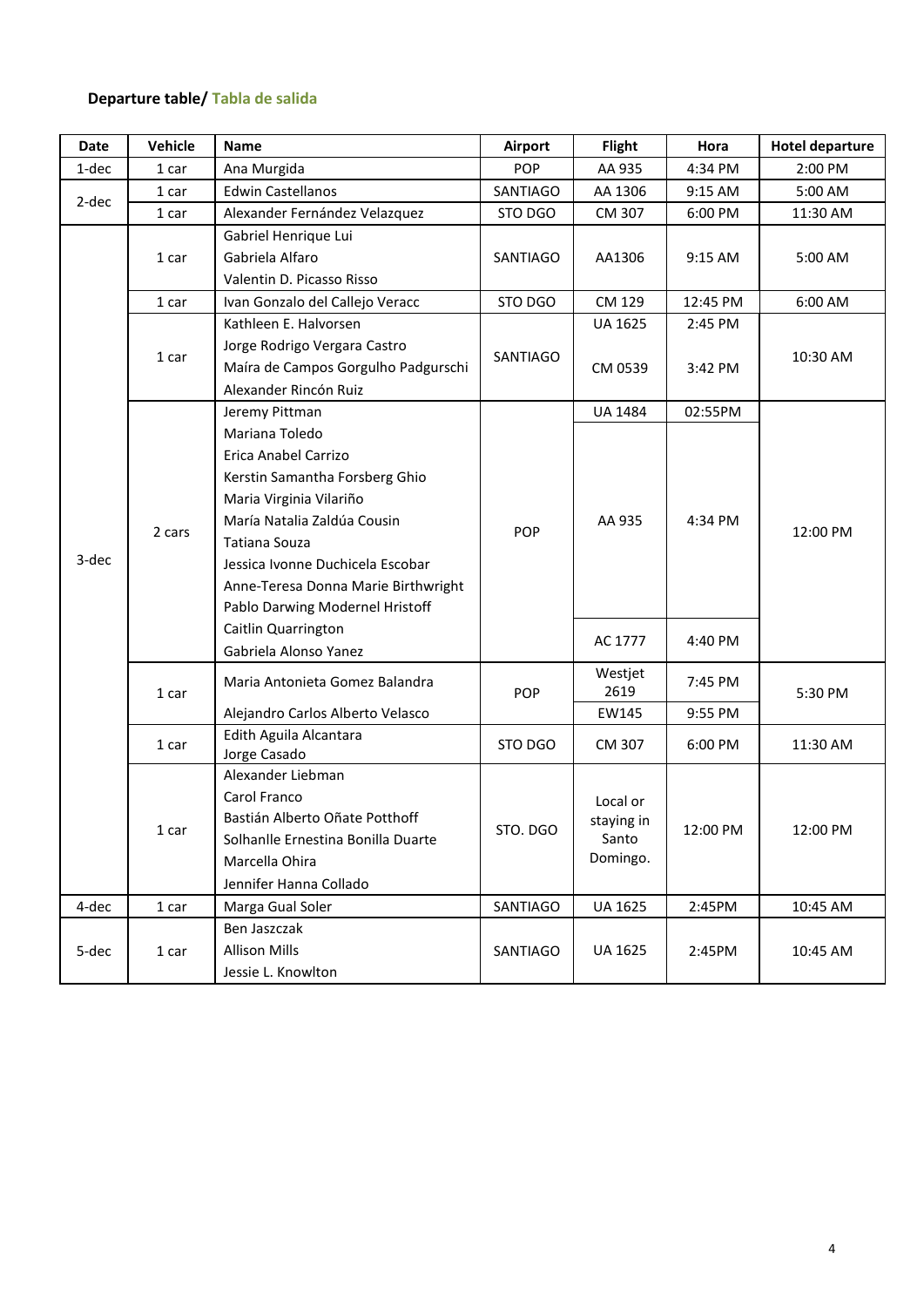# **VISA**

Some travelers may need a visa to enter the Dominican Republic. Please find out if this applies to you. If it does, make sure to request a visa for your trip as soon as possible. You can verify this information with the local embassy/consulate of the Dominican Republic in your country. You might need to pay for a visit card at the airport on your arrival. The cost is about USD10.

## **VISA**

Algunos viajeros pueden necesitar de una visa para entrar en Republica Dominicana. Si ese fuera su caso, solicítela su visa para el viaje lo más pronto posible. Puede informarse en la Embajada/Consulado de Republica Dominicana en su país. Es posible que tenga que pagar la tarjeta de visita en el aeropuerto en su llegada. Su precio es cerca de US10.

#### **VACCINE**

Please check with the Embassy/Consulate of the Dominican Republic in your country for more information about vaccines.

#### **VACUNA**

Por favor verifique en la Embajada/Consulado de Costa Rica en su país para obtener más información sobre vacunas.

#### **FIELD TRIP**

There will be a field trip on 30 November with various activities. We recommend that you wear comfortable clothing, shoes and have some sun protection (sun block, caps, long leaves, sunglasses, etc). It is also recommended that participants have insect repellent.

IMPORTANT: If you need any special medication, as antiallergic or other, it is advisable to bring it on the trip.

## **VIAJE DE CAMPO**

Tenemos planeado un viaje de campo en el 30 de noviembre con varias actividades. Recomendamos que usen ropas y sapatos confortables y apropiados, así como protectores solares (bloqueador solar, caps, camisas de manga larga y gafas de sol). Es recomendable que los participantes tengan también repelente de insectos.

IMPORTANTE: Si necesitan estar pendiente de algún tipo de medicamento especial, como antialérgicos o demás, es recomendable que lo lleven en el viaje.

#### **COMPUTER USE**

We recommend that participants take their personal computers to the seminar in the Dominican Republic as it may be helpful in developing and writing your team project proposals. However, we advise all participants NOT to browse through internet (email and website) or work on other tasks that are not related to the seminar during the program activities, especially during seminar lectures, presentations, discussions, working groups, panels, in respect to the presenters and seminar organizers. Let's focus on the seminar program activities, discussions, and what we can learn/share/contribute to the program and to the group.